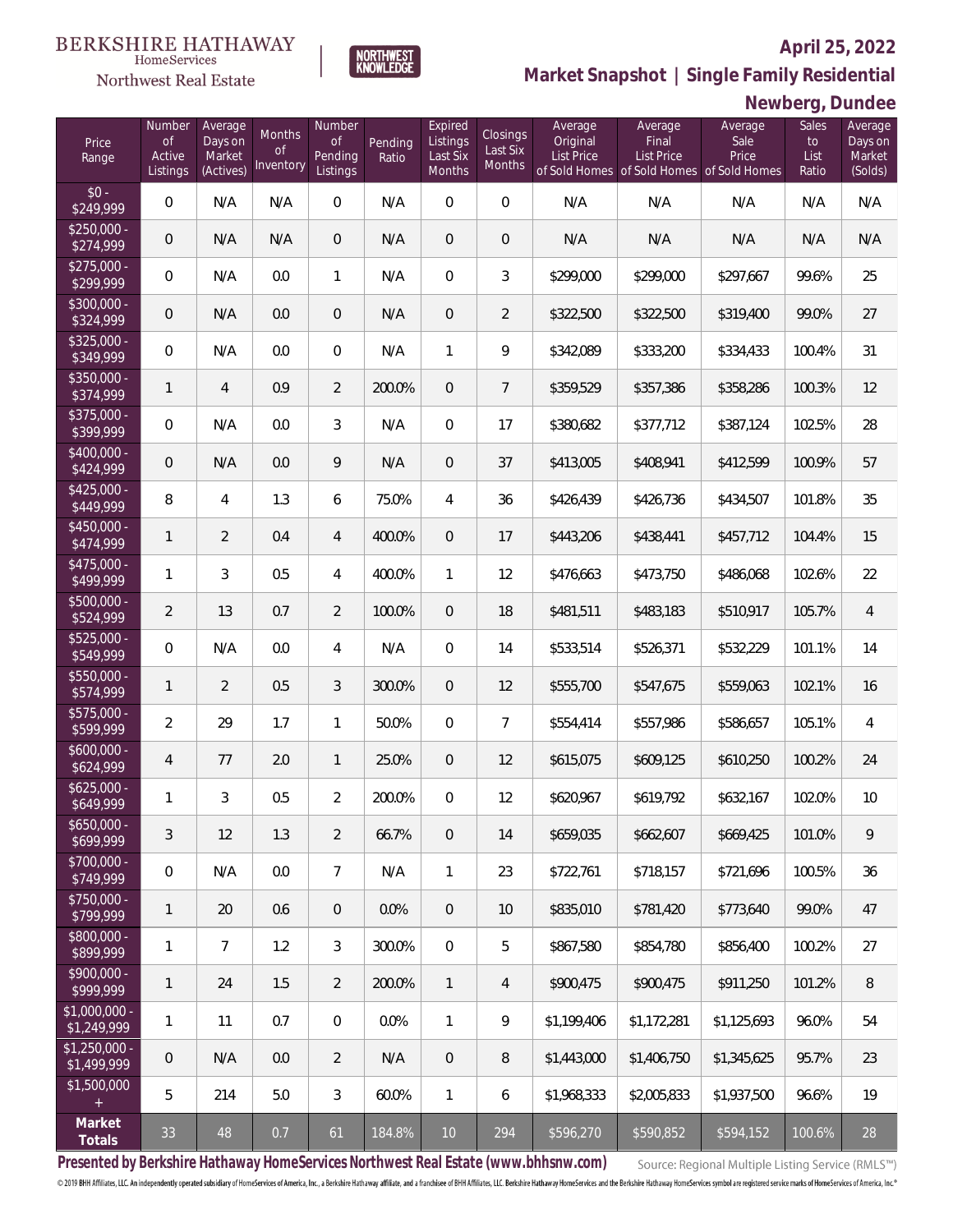#### **BERKSHIRE HATHAWAY** HomeServices



#### **April 25, 2022**

**Market Snapshot | Single Family Residential**

### **McMinnville**

| Price<br>Range            | Number<br>of<br>Active<br>Listings | Average<br>Days on<br>Market<br>(Actives) | Months<br>Οf<br>Inventory | Number<br><b>of</b><br>Pending<br>Listings | Pending<br>Ratio | Expired<br>Listings<br>Last Six<br>Months | Closings<br>Last Six<br>Months | Average<br>Original<br><b>List Price</b> | Average<br>Final<br>List Price<br>of Sold Homes of Sold Homes of Sold Homes | Average<br>Sale<br>Price | Sales<br>to<br>List<br>Ratio | Average<br>Days on<br>Market<br>(Solds) |
|---------------------------|------------------------------------|-------------------------------------------|---------------------------|--------------------------------------------|------------------|-------------------------------------------|--------------------------------|------------------------------------------|-----------------------------------------------------------------------------|--------------------------|------------------------------|-----------------------------------------|
| $$0 -$<br>\$224,999       | $\overline{0}$                     | N/A                                       | 0.0                       | $\overline{0}$                             | N/A              | $\overline{0}$                            | $\mathbf{1}$                   | \$175,000                                | \$175,000                                                                   | \$140,000                | 80.0%                        | 40                                      |
| $$225,000 -$<br>\$249,999 | 0                                  | N/A                                       | 0.0                       | $\overline{0}$                             | N/A              | $\overline{0}$                            | 6                              | \$251,591                                | \$248,257                                                                   | \$236,124                | 95.1%                        | 63                                      |
| $$250,000 -$<br>\$274,999 | $\overline{0}$                     | N/A                                       | 0.0                       | $\overline{0}$                             | N/A              | $\overline{0}$                            | $\mathbf{1}$                   | \$290,000                                | \$280,000                                                                   | \$261,500                | 93.4%                        | 13                                      |
| $$275,000 -$<br>\$299,999 | 0                                  | N/A                                       | 0.0                       | $\overline{2}$                             | N/A              | $\overline{0}$                            | $\overline{2}$                 | \$309,950                                | \$304,950                                                                   | \$285,000                | 93.5%                        | 37                                      |
| $$300,000 -$<br>\$324,999 | $\overline{2}$                     | 60                                        | 1.7                       | $\mathbf{1}$                               | 50.0%            | $\overline{0}$                            | $\overline{7}$                 | \$312,025                                | \$312,025                                                                   | \$311,768                | 99.9%                        | 5                                       |
| $$325,000 -$<br>\$349,999 | $\overline{0}$                     | N/A                                       | 0.0                       | $\mathbf{1}$                               | N/A              | $\overline{2}$                            | $\overline{7}$                 | \$342,189                                | \$327,989                                                                   | \$341,417                | 104.1%                       | 12                                      |
| $$350,000 -$<br>\$374,999 | $\mathbf{1}$                       | 5                                         | 0.3                       | 3                                          | 300.0%           | $\overline{0}$                            | 22                             | \$362,883                                | \$360,474                                                                   | \$361,228                | 100.2%                       | 23                                      |
| $$375,000 -$<br>\$399,999 | $\mathbf{1}$                       | 5                                         | 0.2                       | 11                                         | 1,100.0%         | $\mathbf{1}$                              | 28                             | \$377,538                                | \$377,541                                                                   | \$388,057                | 102.8%                       | 27                                      |
| $$400,000 -$<br>\$424,999 | $\overline{2}$                     | $\overline{4}$                            | 0.5                       | 17                                         | 850.0%           | $\overline{2}$                            | 25                             | \$412,368                                | \$409,248                                                                   | \$410,793                | 100.4%                       | 25                                      |
| $$425,000 -$<br>\$449,999 | $\overline{2}$                     | 34                                        | 0.4                       | 6                                          | 300.0%           | $\mathbf{1}$                              | 27                             | \$431,785                                | \$431,998                                                                   | \$437,057                | 101.2%                       | 14                                      |
| $$450,000 -$<br>\$474,999 | 1                                  | 5                                         | 0.2                       | 9                                          | 900.0%           | $\overline{0}$                            | 26                             | \$470,500                                | \$460,362                                                                   | \$461,923                | 100.3%                       | 19                                      |
| \$475,000 -<br>\$499,999  | $\overline{2}$                     | 12                                        | 0.8                       | 14                                         | 700.0%           | $\mathbf{1}$                              | 16                             | \$474,393                                | \$473,087                                                                   | \$483,238                | 102.1%                       | 17                                      |
| $$500,000 -$<br>\$524,999 | 1                                  | 22                                        | 0.4                       | $\overline{7}$                             | 700.0%           | $\overline{0}$                            | 15                             | \$506,593                                | \$510,600                                                                   | \$513,382                | 100.5%                       | 8                                       |
| $$525,000 -$<br>\$549,999 | $\overline{2}$                     | $\overline{2}$                            | 1.3                       | 4                                          | 200.0%           | $\overline{0}$                            | 9                              | \$542,444                                | \$535,222                                                                   | \$535,100                | 100.0%                       | 45                                      |
| $$550,000 -$<br>\$574,999 | $\overline{0}$                     | N/A                                       | 0.0                       | 5                                          | N/A              | $\overline{0}$                            | $\overline{2}$                 | \$522,450                                | \$517,450                                                                   | \$557,700                | 107.8%                       | 37                                      |
| \$575,000 -<br>\$599,999  | 1                                  | 15                                        | 1.0                       | 3                                          | 300.0%           | $\overline{2}$                            | 6                              | \$585,483                                | \$582,317                                                                   | \$584,500                | 100.4%                       | 35                                      |
| $$600,000 -$<br>\$624,999 | 1                                  | 101                                       | 1.5                       | $\mathbf{1}$                               | 100.0%           | 1                                         | 4                              | \$603,500                                | \$600,250                                                                   | \$601,750                | 100.2%                       | 22                                      |
| $$625,000 -$<br>\$649,999 | 0                                  | N/A                                       | 0.0                       | 6                                          | N/A              | $\theta$                                  | 5                              | \$643,775                                | \$643,775                                                                   | \$633,115                | 98.3%                        | $\sqrt{3}$                              |
| $$650,000 -$<br>\$674,999 | $\mathbf 0$                        | N/A                                       | 0.0                       | $\overline{2}$                             | N/A              | $\mathbf 0$                               | 5                              | \$661,600                                | \$651,590                                                                   | \$666,600                | 102.3%                       | 41                                      |
| $$675,000 -$<br>\$699,999 | $\overline{2}$                     | 29                                        | 4.0                       | 4                                          | 200.0%           | $\mathbf{1}$                              | $\mathfrak{Z}$                 | \$661,300                                | \$661,300                                                                   | \$683,300                | 103.3%                       | 8                                       |
| $$700,000 -$<br>\$749,999 | 1                                  | 287                                       | 1.0                       | 8                                          | 800.0%           | $\mathbf 0$                               | 6                              | \$717,750                                | \$717,750                                                                   | \$722,967                | 100.7%                       | 24                                      |
| $$750,000 -$<br>\$799,999 | $\mathsf{O}\xspace$                | N/A                                       | 0.0                       | 3                                          | N/A              | $\overline{0}$                            | 8                              | \$783,375                                | \$752,000                                                                   | \$772,488                | 102.7%                       | 22                                      |
| $$800,000 -$<br>\$899,999 | 1                                  | 10                                        | 1.2                       | $\mathbf{1}$                               | 100.0%           | $\overline{2}$                            | 5                              | \$803,800                                | \$803,800                                                                   | \$844,800                | 105.1%                       | 10                                      |
| $$900,000 -$<br>\$999,999 | $\overline{4}$                     | 47                                        | 2.7                       | $\mathbf{1}$                               | 25.0%            | $\mathbf 0$                               | 9                              | \$1,000,444                              | \$968,000                                                                   | \$950,167                | 98.2%                        | 44                                      |
| \$1,000,000<br>$+$        | 3                                  | 53                                        | 2.0                       | $\mathfrak{Z}$                             | 100.0%           | $\overline{2}$                            | 9                              | \$1,650,000                              | \$1,612,778                                                                 | \$1,539,444              | 95.5%                        | 33                                      |
| Market<br>Totals          | $27\,$                             | 40                                        | 0.6                       | 112                                        | 414.8%           | 15                                        | 254                            | \$527,280                                | \$521,280                                                                   | \$522,945                | 100.3%                       | 23                                      |

**NORTHWEST**<br>KNOWLEDGE

**Presented by Berkshire Hathaway HomeServices Northwest Real Estate (www.bhhsnw.com)**

Source: Regional Multiple Listing Service (RMLS™)

© 2019 BHH Affiliates, LLC. An independently operated subsidiary of HomeServices of America, Inc., a Berkshire Hathaway affiliate, and a franchisee of BHH Affiliates, LLC. Berkshire Hathaway HomeServices and the Berkshire